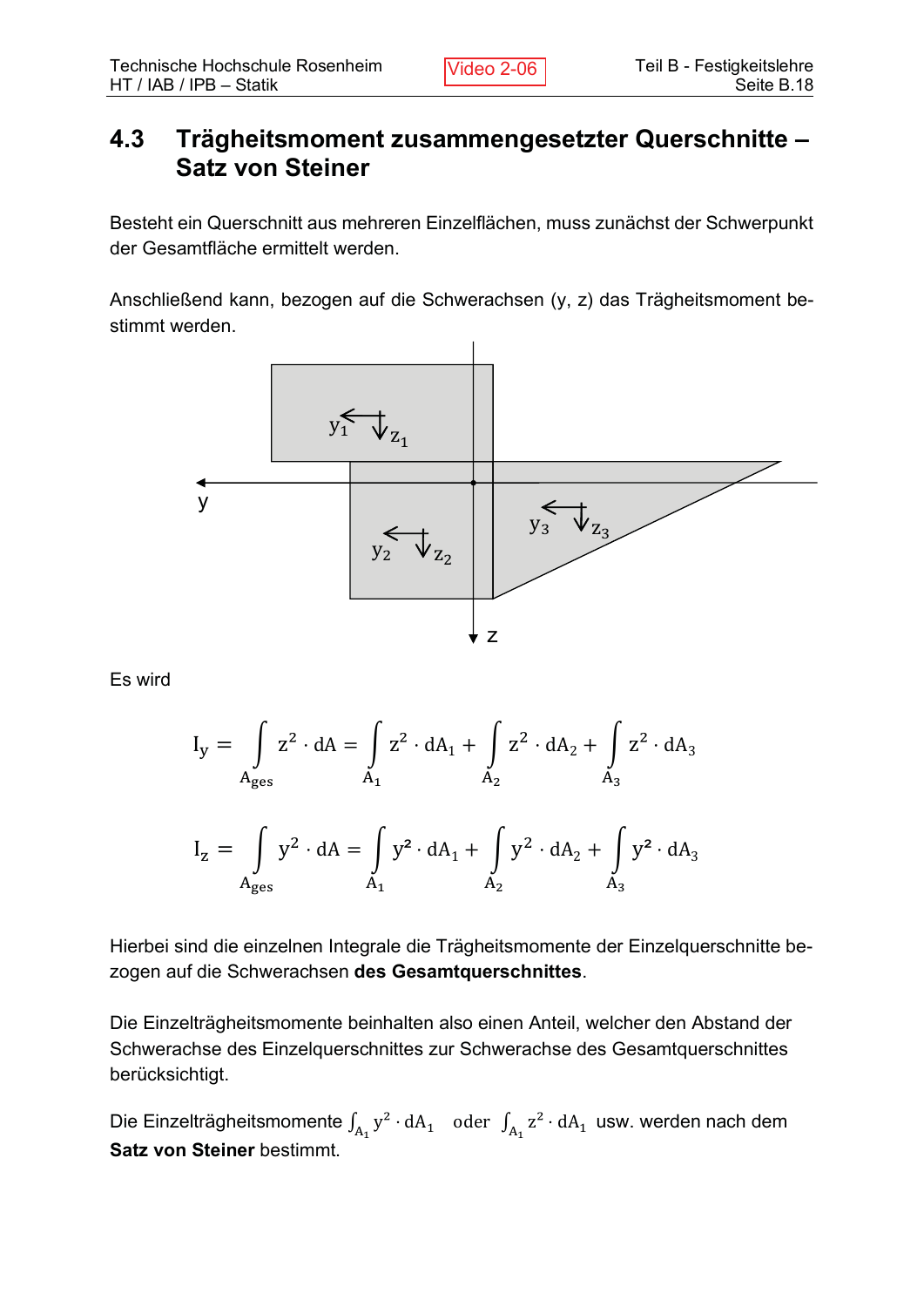### **Der Satz von Steiner**

Bestimmung des Trägheitsmoments der Teilfläche i in Bezug auf das Koordinatensystem y-z (Schwerpunkt des Gesamtquerschnitts):



Biegung um die y-Achse:

$$
I_y = \int_{A_i} z^2 dA \text{ mit } z = z_i + \Delta z_i
$$
  
\n
$$
I_y = \int_{A_i} (z_i + \Delta z_i)^2 dA
$$
  
\n
$$
= \int_{A_i} z_i^2 dA + \int_{A_i} 2 \cdot \Delta z_i \cdot z_i dA + \int_{A_i} \Delta z_i^2 dA
$$
  
\n
$$
= \int_{A_i} z_i^2 dA + 2\Delta z_i \int_{A_i} z_i dA + \Delta z_i^2 \int_{A_i} dA \text{ wegen } \Delta z_i = \text{konst.}
$$

Es ist:

$$
\int_{A_i} z_i^2 dA
$$
axiales Trägheitsmoment um die y<sub>i</sub>-Achse des Teilquerschnittes i (I<sub>yi</sub> = Eigenträgheitsmoment)  

$$
\int_{A_i} z_i dA
$$
statisches Moment um die Schweaches y<sub>i</sub> des Teilquerschnittes i (S<sub>yi</sub> = 0)  

$$
\int_{A_i} dA
$$
 Flächeninhalt des Teilquerschnittes i

Damit wird

$$
I_y = I_{y_i} + A_i \cdot \Delta z_i^2
$$

In gleicher Weise erhält man für die z-Achse:

$$
I_z = I_{z_i} + A_i \cdot \Delta y_i^2
$$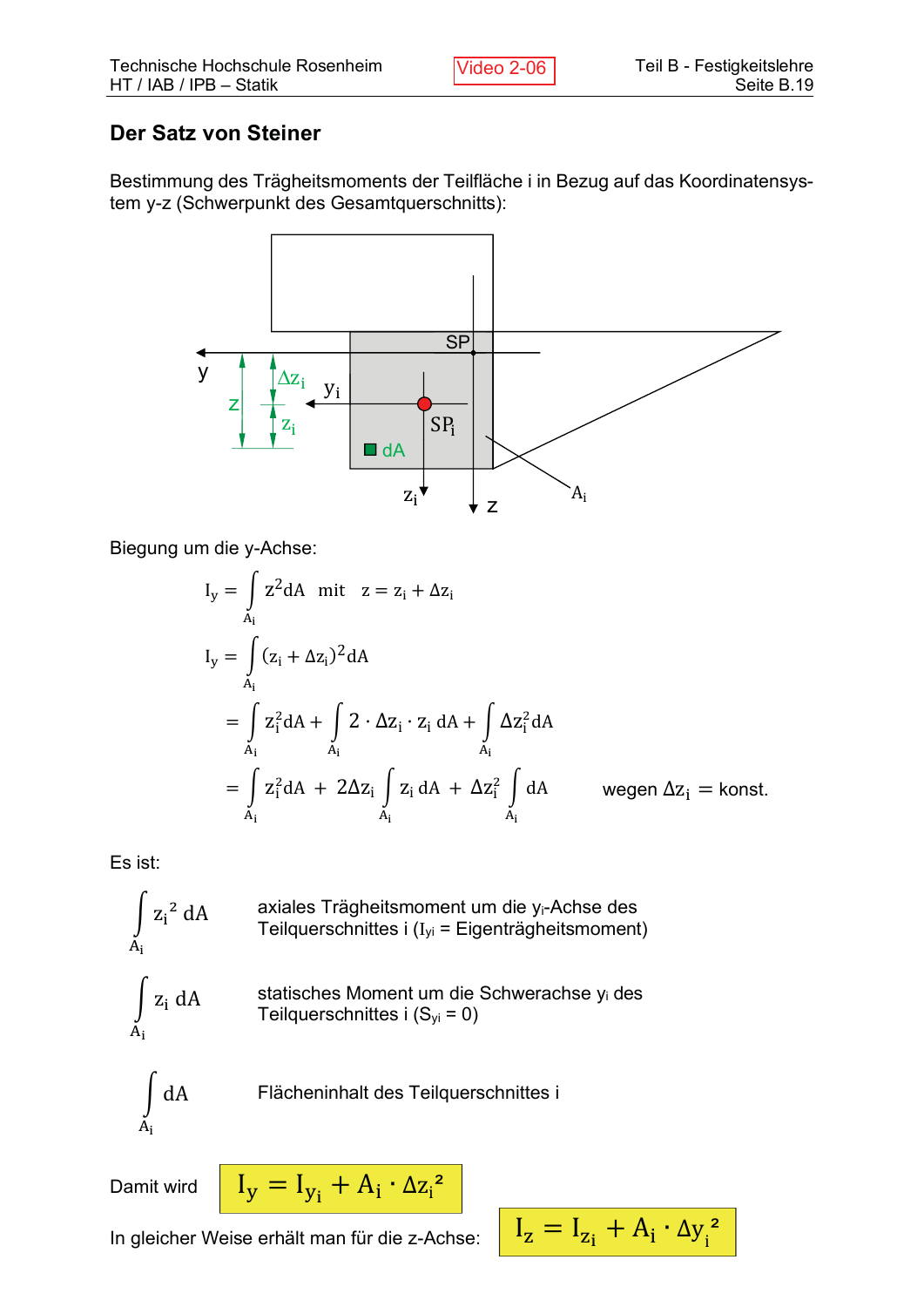Der Satz von Steiner in Worten:

Das Trägheitsmoment einer Fläche um eine beliebige Achse ist gleich dem Trägheitsmoment um die parallele Schwerachse, vermehrt um das Produkt aus Fläche und dem Quadrat des Abstandes der beiden Achsen.

Um nun das Trägheitsmoment des zusammengesetzten Querschnitts zu berechnen müssen die Eigenträgheitsmomente und Steineranteile aller Teilflächen aufsummiert werden.

## **Allgemeines Vorgehen zur Ermittlung von Trägheitsmo**menten zusammengesetzter Querschnitte

- 1. Lage des Schwerpunktes bestimmen
- 2. Achsenkreuz y und z durch den Schwerpunkt legen. (Alle Achsen der Einzelguerschnitte müssen parallel zu den Achsen  $y$  und  $z$  sein).
- 3. Eigenträgheitsmomente der Einzelflächen errechnen (mit Formelsammlung).
- 4. Abstände der Schwerpunkte der Einzelquerschnitte  $\Delta y_i$  und  $\Delta z_i$ von den Schwerachsen bestimmen.
- 5. "Steiner"-Anteile bestimmen.
- 6. Trägheitsmomente  $I_v$  und  $I_z$  als Summe der Eigenträgheitsmomente und Steiner-Anteile berechnen

$$
\begin{aligned} I_y &= \sum_{i=1}^n I_{y_i} + \sum_{i=1}^n A_i \cdot \Delta z_i^2 \\ I_z &= \sum_{i=1}^n I_{z_i} + \sum_{i=1}^n A_i \cdot \Delta {y_i}^2 \end{aligned}
$$

Dieses Schema kann auch sehr gut mit einem Tabellenkalkulationsprogramm berechnet werden. Siehe hierzu die Datei Traegheitsmomente.xls in der Community.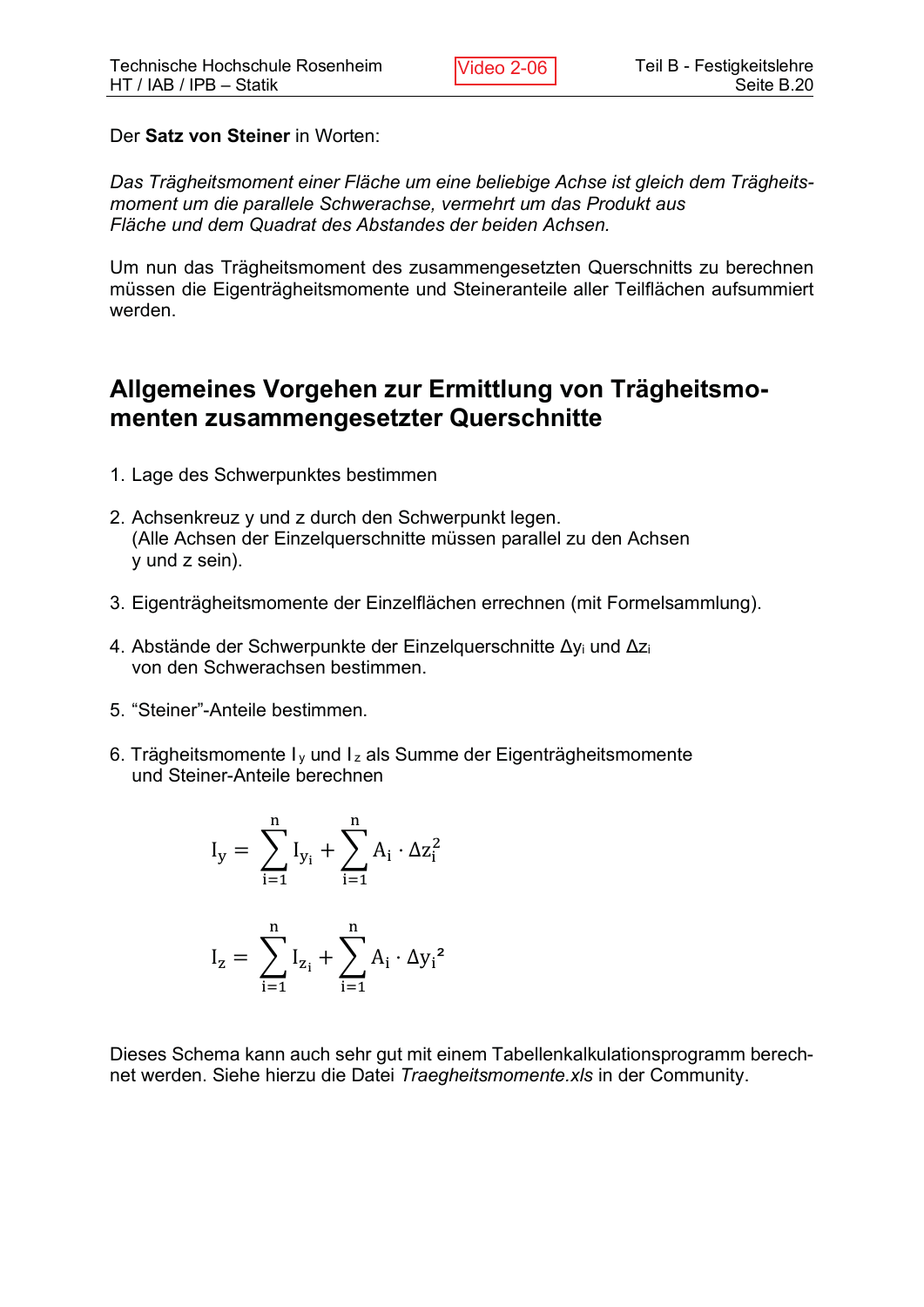# Beispiel: Stahl-Querschnitt für einen Handlauf



|              | $A_i$           | $\overline{z}_i$ | $\Delta z_i$ | $A_i \cdot \Delta z_i^2$ | $I_{yi}$        | $I_{zi}$        |
|--------------|-----------------|------------------|--------------|--------------------------|-----------------|-----------------|
|              | mm <sup>2</sup> | mm               | mm           | mm <sup>4</sup>          | mm <sup>4</sup> | mm <sup>4</sup> |
|              | 982             | 14,4             |              |                          |                 |                 |
| 2            | $-628$          | 16,5             |              |                          |                 |                 |
| $\mathbf{3}$ | 250             | 27,5             |              |                          |                 |                 |
|              | 604             |                  |              |                          |                 |                 |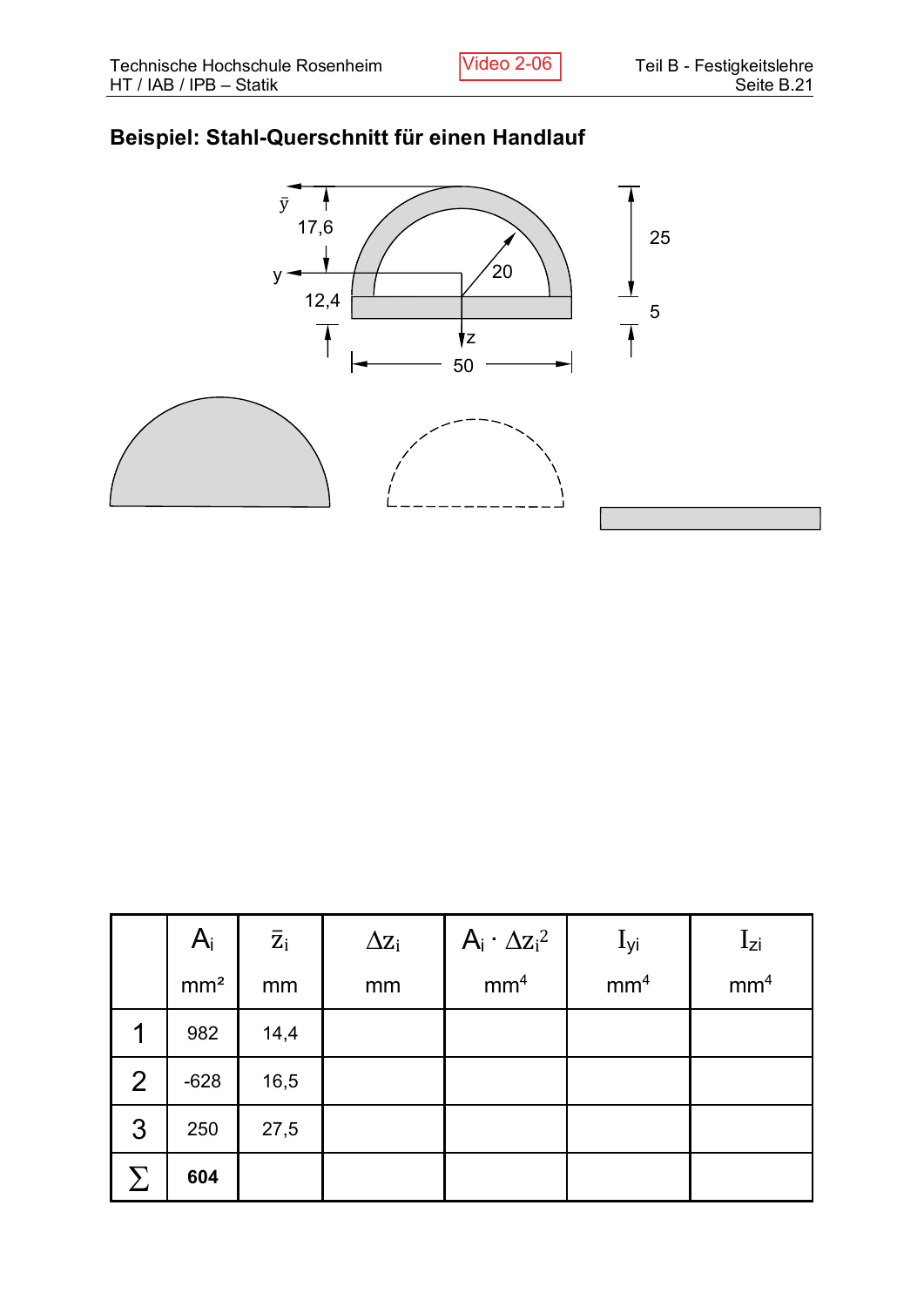# **B.4.4** Widerstandsmoment

Widerstandsmomente werden zur Ermittlung der Randspannungen eines Querschnittes benützt.

Allgemein gilt für die Biegespannungen in einem Querschnitt:

$$
\sigma = \frac{M_y}{I_y} \cdot z \qquad \qquad \sigma = -\frac{M_z}{I_z} \cdot y
$$

Die größte Biegespannung max  $\sigma$  tritt am Rand auf, also wenn y bzw. z maximal sind:



Das Widerstandsmoment ermöglicht also eine geringfügig abgekürzte Schreibweise bei der Spannungsberechnung. Bezogen auf die Hauptachsen besitzt jeder Querschnitt 4 Widerstandsmomente: